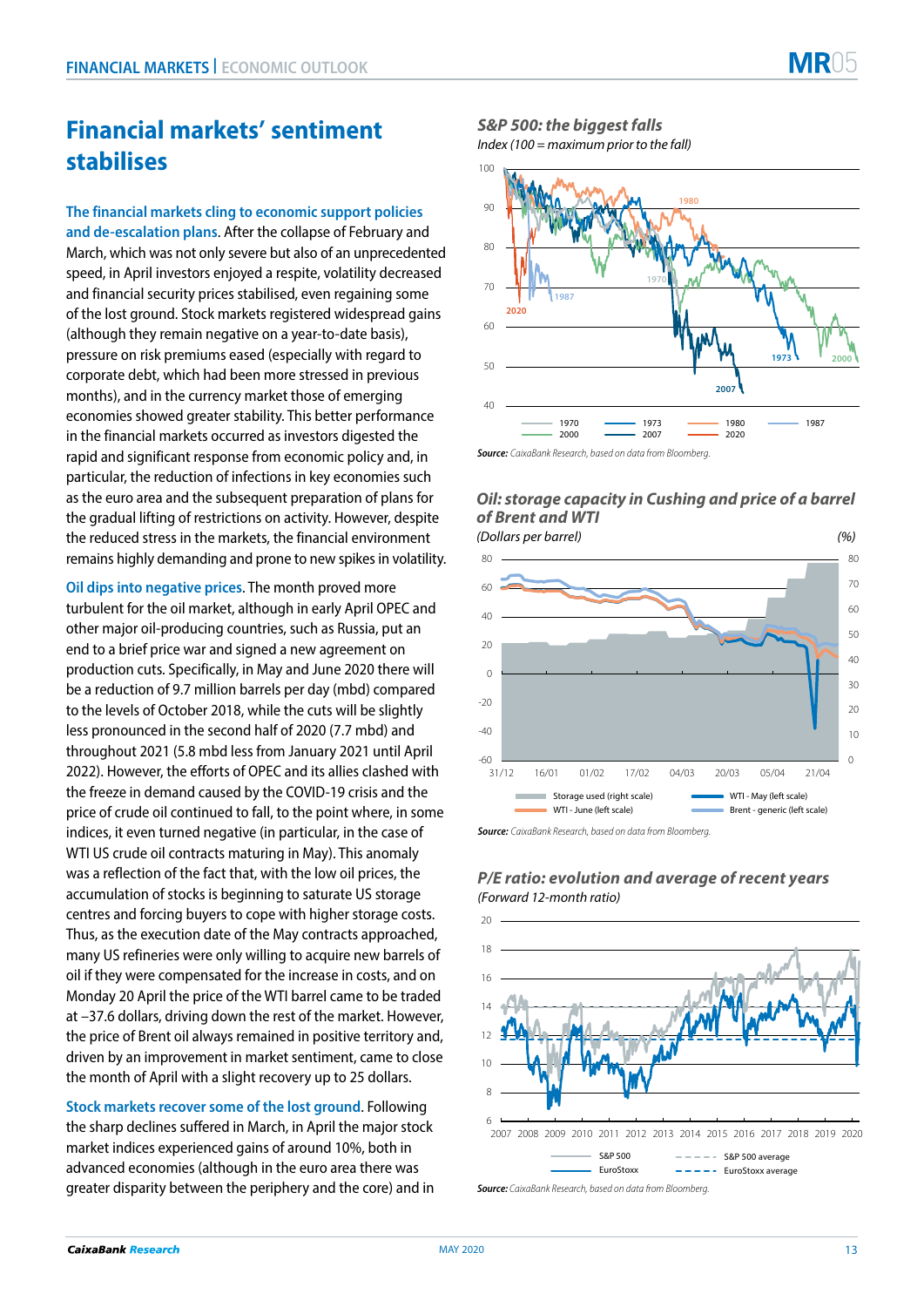emerging economies. In addition to the improvement in sentiment, the publication throughout April of corporate earnings for Q1 2020 also gave the stock markets a boost. Despite reflecting a sharp deterioration in earnings in year-on-year terms due to the impact of the COVID-19 outbreak, in general the earnings published were somewhat better than expected by analysts, who in the preceding months had substantially lowered their forecasts. However, in the year as a whole the indices remain clearly negative and the volatility of the stock markets remains at historically high levels. Moreover, the recovery was not equal across all sectors and was especially concentrated in those less sensitive to the business cycle (such as health, non-cyclical consumption and telecommunications).

**Tensions in credit markets take a respite**. The surge in risk premiums on corporate debt that occurred in March tempered in April. The actions of the major central banks (the Fed and the ECB) through the special asset purchase programmes (involving the purchase of assets such as mortgage-backed bonds and corporate debt) provided support for investor confidence and favoured the easing of tensions in the credit markets, in both the investmentgrade and the high-yield segments. Nevertheless, the credit environment continues to be highly demanding. One of the aspects arousing the most reticence among investors, and which lies behind the largest corporate risk premiums, is the capacity of the high-yield market to absorb all those companies that are losing their investment-grade rating (we analyse this phenomenon of «fallen angels» in the Focus [«The vulnerabilities of corporate debt in the face of a historic](https://www.caixabankresearch.com/en/vulnerabilities-corporate-debt-face-historic-shock)  [shock](https://www.caixabankresearch.com/en/vulnerabilities-corporate-debt-face-historic-shock)» in this same *Monthly Report*).

**The Fed, ready to expand the safety net**. After quickly launching a battery of substantial measures in March, the April meetings of the major central banks resulted in far fewer developments in terms of monetary policy. In contrast, the Fed and the ECB focused on analysing the change of economic scenario and reiterated that they are prepared to redouble their efforts if necessary. On the one hand, in the US, at the end of the Fed's last meeting, Jerome Powell described a gloomy economic outlook for the US economy in Q2, marked by a sudden drop in economic activity as well as the anticipation of a rise in the unemployment rate above 10% and weak inflation. Powell did not announce any new monetary policy measures, but remarked that the frictions in the domestic financial markets were moderating after the implementation of a full battery of measures (including unlimited purchases of treasuries and mortgage bonds). He also stressed that, in the face of the high degree of uncertainty surrounding the current economic outlook, the Fed could increase the stimuli to help the recovery to be as strong as possible.

**The ECB strengthens liquidity**. Like the Fed, the ECB also presented an economic scenario involving a deep recession *Evolution of expectations of corporate earnings in 2020 and 2021 Index (100 = January 2020)*



### *Speculative-grade corporate risk premiums (pps)*



*Source: CaixaBank Research, based on data from the Federal Reserve Bank of St. Louis.*



*Central bank balance sheets: weekly increase (EUR and USD billions)*

*Source: CaixaBank Research, based on data from Bloomberg.*